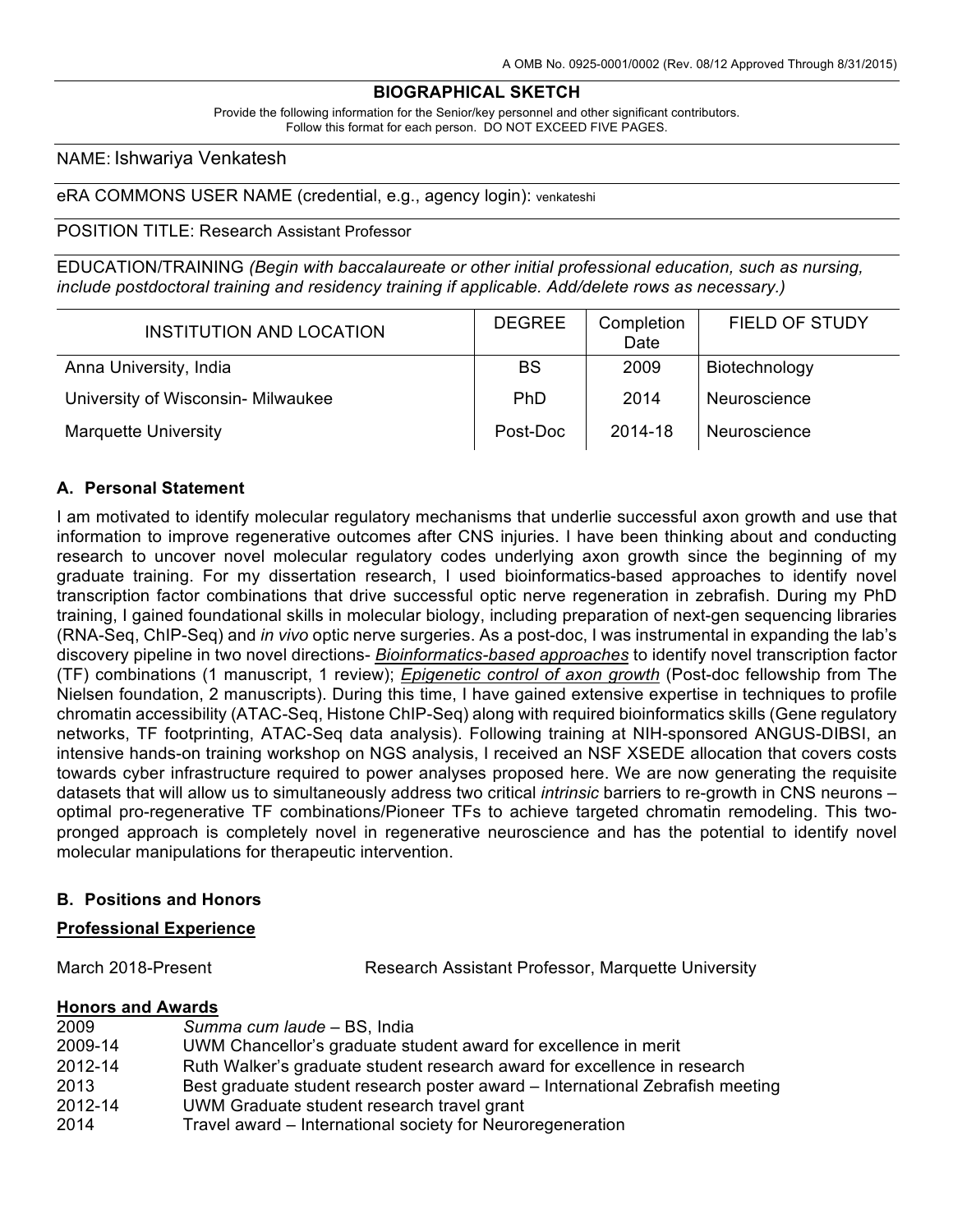# **C. Contribution to Science**

- 1. My graduate work was focused on the identification of a core set of transcription factors that are required for successful optic nerve regeneration in Zebrafish. Until then, individual transcription factors were identified as important for optic nerve regeneration in zebrafish, yet little was known about combinations/groups of interacting factors that interact to drive successful optic nerve regeneration. Using morpholino-based *in vivo* knockdown assays, I discovered a novel TF trifecta – cJUN, ATF3 and Ascl1a that was necessary for functional optic nerve regeneration in zebrafish. For one of those TFs, MASH1/Ascl1a, we showed that the capacity to drive growth is conserved across vertebrates and over-expression of Ascl1a improves regenerative outcomes after SCI.
	- **a.** Williams RR\*, **Venkatesh I\*,** Pearse DD, Udvadia AJ, Bunge MB. MASH1/Ascl1a Leads to GAP43 Expression and Axon Regeneration in the Adult CNS. PLoS One. PMID: 25751153 \*- These two authors contributed equally
- **2.** In my post-doc, I continued my research on identifying combinations of transcription factors that are required for successful axon growth. Although single TF treatments have proven effective in promoting regeneration following SCI, the effects are modest and it is critical to identify strategies to boost the effect. To this end, I developed multiple *in silico* frameworks targeted at identification of groups of TFs that synergize to drive axon growth, summarized in a review listed below. Using these workflows, we identified a novel TF combination KLF6/STAT3 that synergizes to drive axon growth in CNS neurons. Prior to this work, although it was acknowledged that combinations of TFs are critical for robust regeneration, rational *in silico* workflows to identify the same were lacking. One important outcome of this work is that we have now made the necessary *in silico* frameworks available to the regeneration community to identify groups of TFs relevant to their protein/Pathway of interest.

**a.** Wang Z**,** Mehra V, Simpson M, Maunze B, Eastwood E, Holan L, Blackmore MG\*, **Venkatesh I\***. KLF6/STAT3 co-occupy regulatory DNA and functionally synergize to drive axon outgrowth in CNS neurons. bioarxiv. doi: https://doi.org/10.1101/257022 \*Co-corresponding authors.

**b. Venkatesh I**, Blackmore MG. Neurosci Lett. 2016 Dec 23. doi: 10.1016/j.neulet.2016.12.032. Review. Selecting optimal combinations of transcription factors to promote axon regeneration: Why mechanisms matter.

**c.** Simpson MT\*, **Venkatesh I\***, Callif BL, Thiel LK, Coley DM, Winsor KN, Wang Z, Kramer AA, Lerch JK, Blackmore MG. The tumor suppressor HHEX inhibits axon growth when prematurely expressed in developing central nervous system neurons. Mol Cell Neurosci. 2015 Sep;68:272-83. doi: 10.1016/j.mcn.2015.08.008.

\*- These two authors contributed equally

3. Another important research direction I have contributed to is the identification of chromatin restriction as a barrier to axon growth in adult CNS neurons. I have generated ATAC-Seq datasets and implemented bioinformatics workflows to detect developmental changes in chromatin accessibility in CNS neurons. Using these cutting-edge ATAC-Seq data analyses we have provided the first genome-wide evidence that adult CNS neurons undergo developmental chromatin restriction around pro-growth gene networks. A key finding of this work is the strong correlation between chromatin accessibility and *in vivo* efficacy of pro-regenerative TF treatments, identifying a strong epigenetic barrier to regrowth in adult CNS neurons. Proposed research will directly follow-up on these exciting findings and allow us to identify relevant pro-regenerative TFs/Pioneer TFs to reprogram adult CNS neurons back to a regeneration-competent state.

**a. Venkatesh I\***, Simpson MT, Coley DM, Blackmore MG. Epigenetic profiling reveals a developmental decrease in promoter accessibility during cortical maturation *in vivo*. Neuroepigenetics. 2016 Dec;8:19-26.

\*Corresponding author